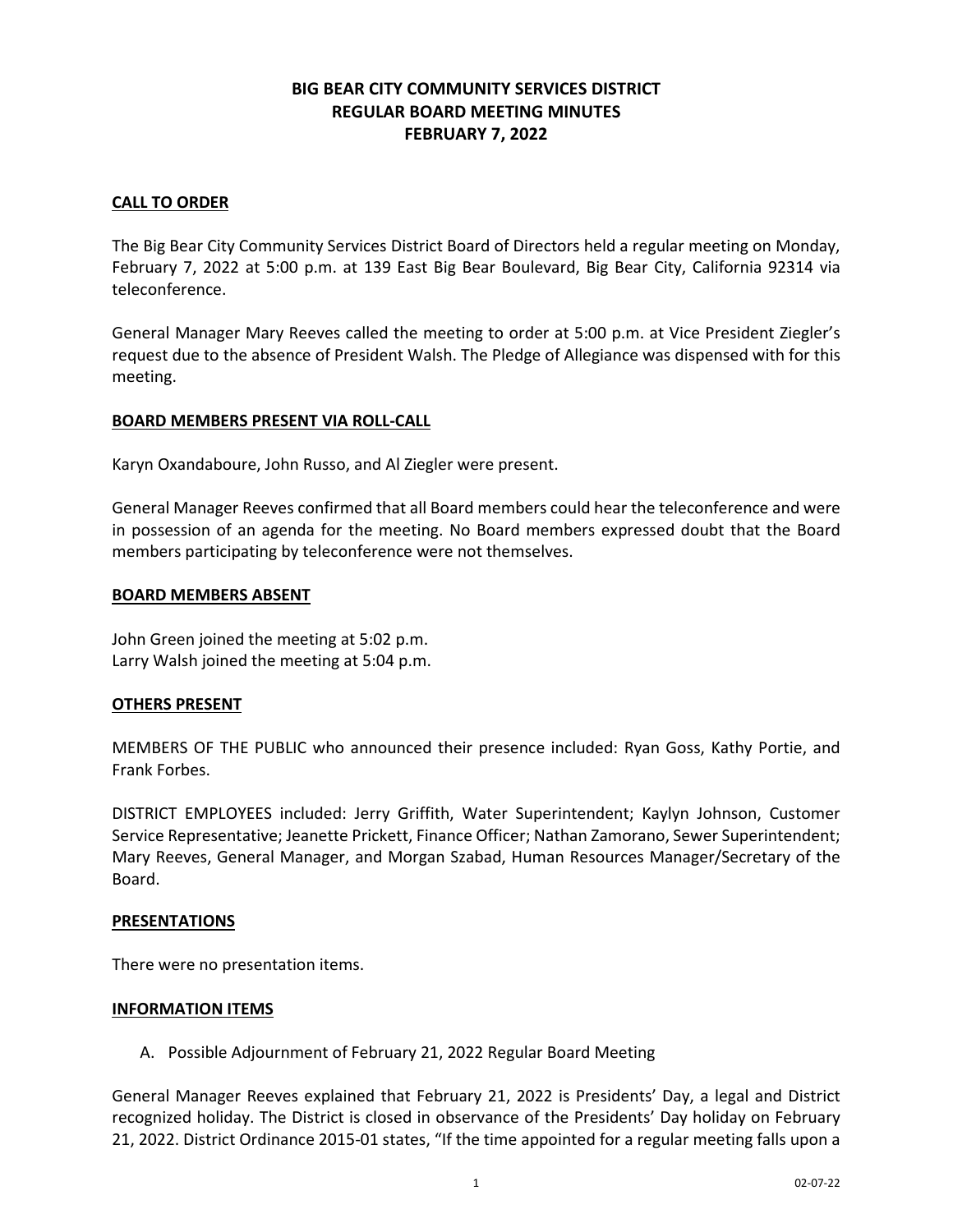legal or District holiday, such meeting shall be held at the same hour on the next succeeding business day of the District unless adjourned." Ms. Reeves reported that staff is not aware of any action items, other than consent items, to include in a meeting to be held on Tuesday, February 22, 2022. The Board adjourned the February 21, 2022 regular meeting to the next regularly scheduled meeting on March 7, 2022 by consensus of the Board.

B. FY 2022/23 Budget Calendar

General Manager Reeves introduced the fiscal year 2022/23 budget calendar. Ms. Reeves noted the upcoming committee meetings scheduled for February  $9<sup>th</sup>$  and February  $14<sup>th</sup>$ , along with the budget workshop scheduled for March 15th.

## **CONSENT CALENDAR**

President Walsh read aloud the items on the consent calendar and asked for any public comment regarding the consent calendar items. There was no public comment given.

## **MOTION**

Upon motion by Director Oxandaboure, seconded by Director Green, and carried by the following roll-call vote:

| AYES:     | GREEN, OXANDABOURE, RUSSO, WALSH, ZIEGLER |
|-----------|-------------------------------------------|
| NOES:     | <b>NONE</b>                               |
| ABSENT:   | <b>NONE</b>                               |
| ABSTAINS: | <b>NONE</b>                               |

The Board approved the following consent items as presented:

- A. Minutes Regular Meeting January 17, 2022
- B. Reaffirm Findings in Resolution 2021-18 Authorizing Virtual Board and Committee Meetings to Continue Pursuant to AB 361

#### **REQUESTS FOR CONTINUANCE**

There were no requests for continuance.

## **ITEMS REMOVED FROM THE CONSENT CALENDAR FOR DISCUSSION**

There were no items removed from the consent calendar for discussion.

#### **COMMITTEE & BOARD MEMBER REPORTS**

- A. The following Standing Committees met since the last Board Meeting:
- BBARWA, January 26, 2022

Director Green provided the Board with a summary of the BBARWA meeting items which included a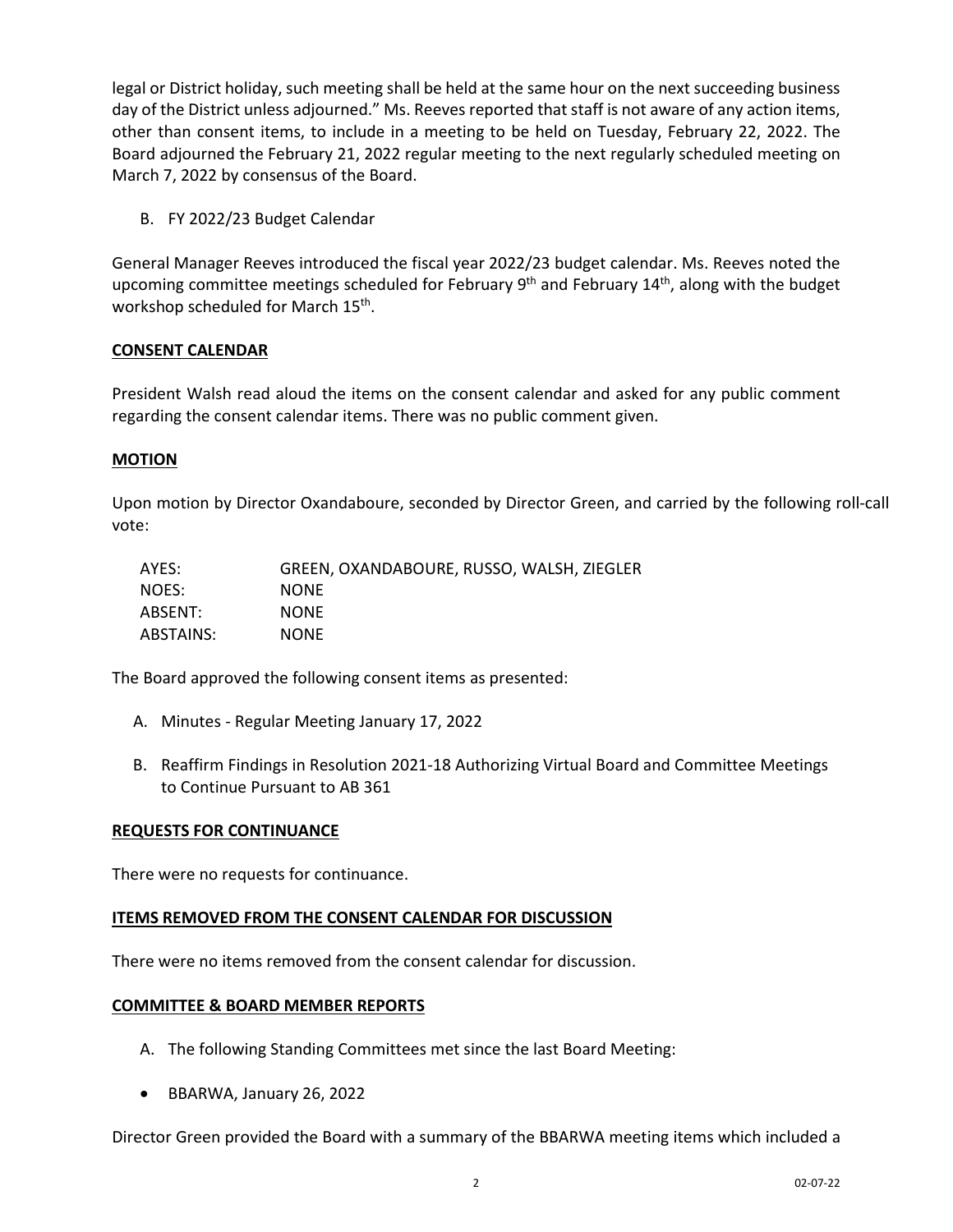reaffirmation of AB361, Board of Directors recognitions, and a rate study presentation.

### **STAFF REPORTS**

The General Manager's Report was discussed, received, and filed.

#### **UNFINISHED BUSINESS**

There were no unfinished business items.

#### **NEW BUSINESS/ADOPTION AGENDA/DISCUSSION/NOTICED HEARINGS**

A. Proposed Resolution 2022-01 – A Resolution of the Board of Directors of the Big Bear City Community Services District approving the removal of Capital Assets with no book value that are no longer used

Finance Officer Jeanette Prickett informed the Board that the purpose of this resolution is to remove capital assets that are no longer in use and/or have a book value of \$0. Ms. Prickett explained that this was a best practice and a cleanup exercise. There is no financial impact because the identified assets have already been fully depreciated. Staff answered Board questions. President Walsh asked for public comment. No public comment was offered.

#### **MOTION**

Upon motion by Director Ziegler, seconded by Director Russo, and carried by the following roll-call vote:

| AYES:     | GREEN, OXANDABOURE, RUSSO, WALSH, ZIEGLER |
|-----------|-------------------------------------------|
| NOES:     | <b>NONE</b>                               |
| ABSENT:   | <b>NONE</b>                               |
| ABSTAINS: | <b>NONE</b>                               |

The Board adopted Resolution 2022-01 to remove capital assets from the capital asset listing that have no book value and are no longer in use, the caption of which reads as follows:

#### RESOLUTION 2022-01

# A RESOLUTION OF THE BOARD OF DIRECTORS OF THE BIG BEAR CITY COMMUNITY SERVICES DISTRICT APPROVING THE REMOVAL OF CAPITAL ASSETS WITH NO BOOK VALUE THAT ARE NO LONGER IN USE

See BBCCSD Resolution and Ordinance Book Number 34 for complete copy of Resolution 2022-01.

B. Engineering, Design and Construction Management Services for Equipping Well 8A

Water Superintendent Jerry Griffith explained that the Drinking Water State Revolving Funds (DWSRF) was approved to drill and equip a replacement well for Well 8. Mr. Griffith stated that the replacement well has been drilled and is having the stainless-steel casing installed. The District's on-call engineer, Water Systems Consulting, Inc. (WSC), has submitted a proposal to engineer, design and develop